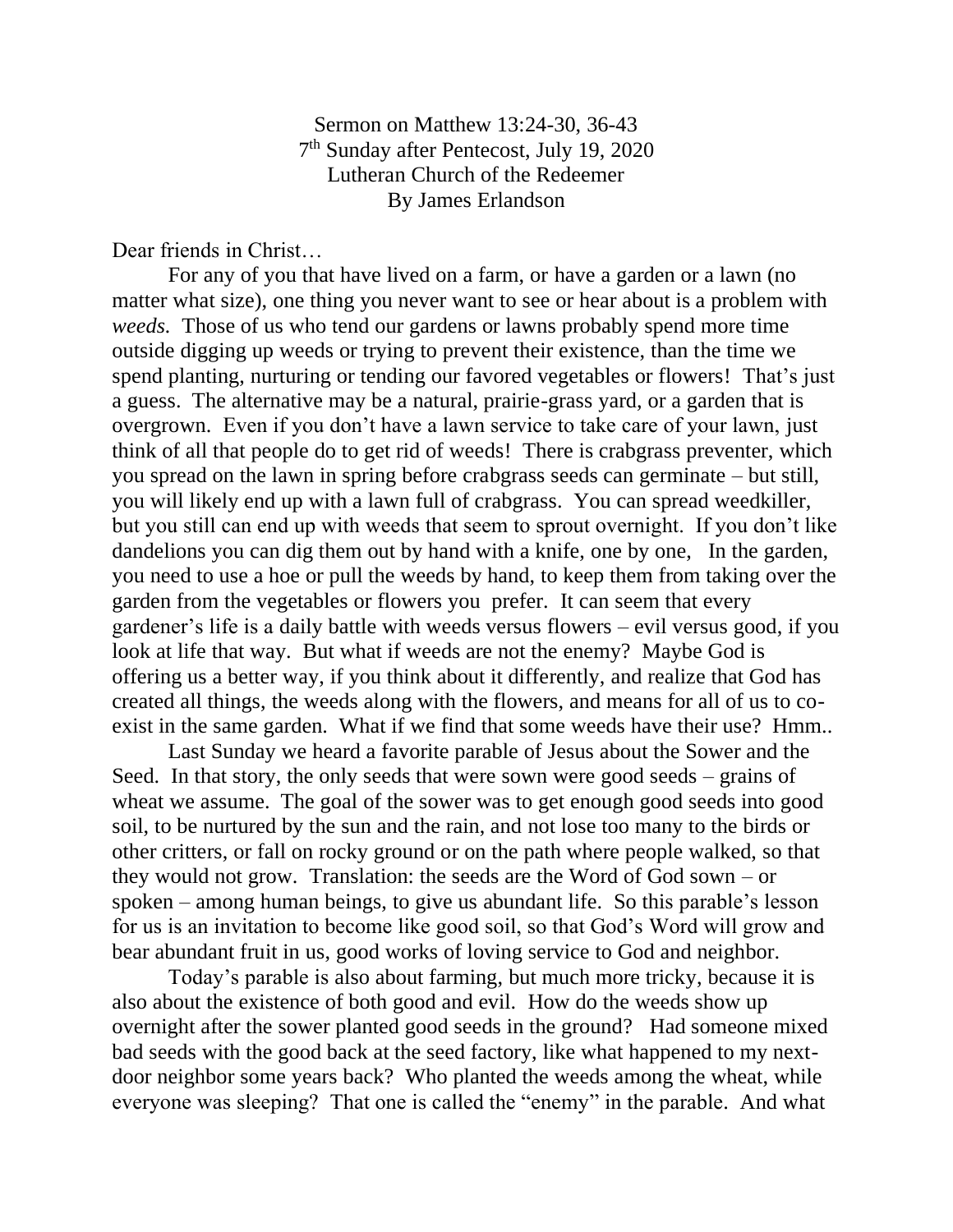did the weeds represent, that spoiled the growing crop? They were plants that would not bear any fruit, who would choke the life out of the wheat. But when the workers wanted to remove the weeds immediately and bundle them up for burning, the owner said no, but to wait until the harvest. What did THAT mean?

So in Matthew's gospel, Jesus explained the meaning to the disciples, after the crowds had left. The sower of the good seed was the Son of Man (Jesus, according to Matthew). The field was the world, the enemy who planted the weeds was the devil, and the weeds were the devil's children. At the end of the age, the angels would reap the harvest, and collect the weeds to be burned. So the parable is really about the last days, about judgment for the evildoers and how the righteous will shine in the kingdom of God. So it was like a warning of the apocalypse, and the seriousness of listening and following God's Word – let those with ears, listen!

Now, this explanation makes me nervous, and many of us uncomfortable. This isn't the sweet, comforting Jesus who invites us to come to him with all our burdens. Maybe it's Matthew's interpretation of the parable, and not Jesus' words at all! Because a lot of mischief has been sown in the church with this parable over the centuries, with church "insiders" calling themselves children of God and "outsiders" or those with whom they disagreed "weeds" or "children of the devil" who should be cast out and be burned. Or saying some righteous ones will "shine" like the sun" and some will be thrown into the fiery furnace with weeping and gnashing of teeth. Not a pleasant image for the church. On the other hand, it does tell us to take seriously the teaching that there will be an ultimate judgment about good and evil in the end. But the good news here is that Jesus told his disciples – and teaches us – that God is the judge and we are not. Jesus tells his followers to wait, and not be so anxious to identify the weeds and remove them for burning. Yes, there is good and evil in this world, but let the weeds grow along with the wheat, and wait until the harvest to see what is the result with every person's life. Even the weed is redeemable! Leave the harvest and the judgment to God. Could it be that Jesus, who came to "seek and save the lost", came to bring life to the weeds as well as the wheat? So, let's wait and see. In the meantime, love your enemy as well as your friend! That's what Jesus said in the Sermon on the Mount!

So what could this parable mean for us today? God knows we are aware of a lot of good and evil in this world – we see it every day, thanks to technology that shows us sin and good around the globe, as well as what we witness with our own eyes. Since the killing of George Floyd by police in Minneapolis on Memorial Day, we have seen the resulting peaceful protests turn into rioting and looting, even the burning down of a police precinct station. For protest can turn into rage, chaos and destruction if we are left to ourselves, without justice or reconciliation. We have also seen people trying to keep their communities together, cleaning up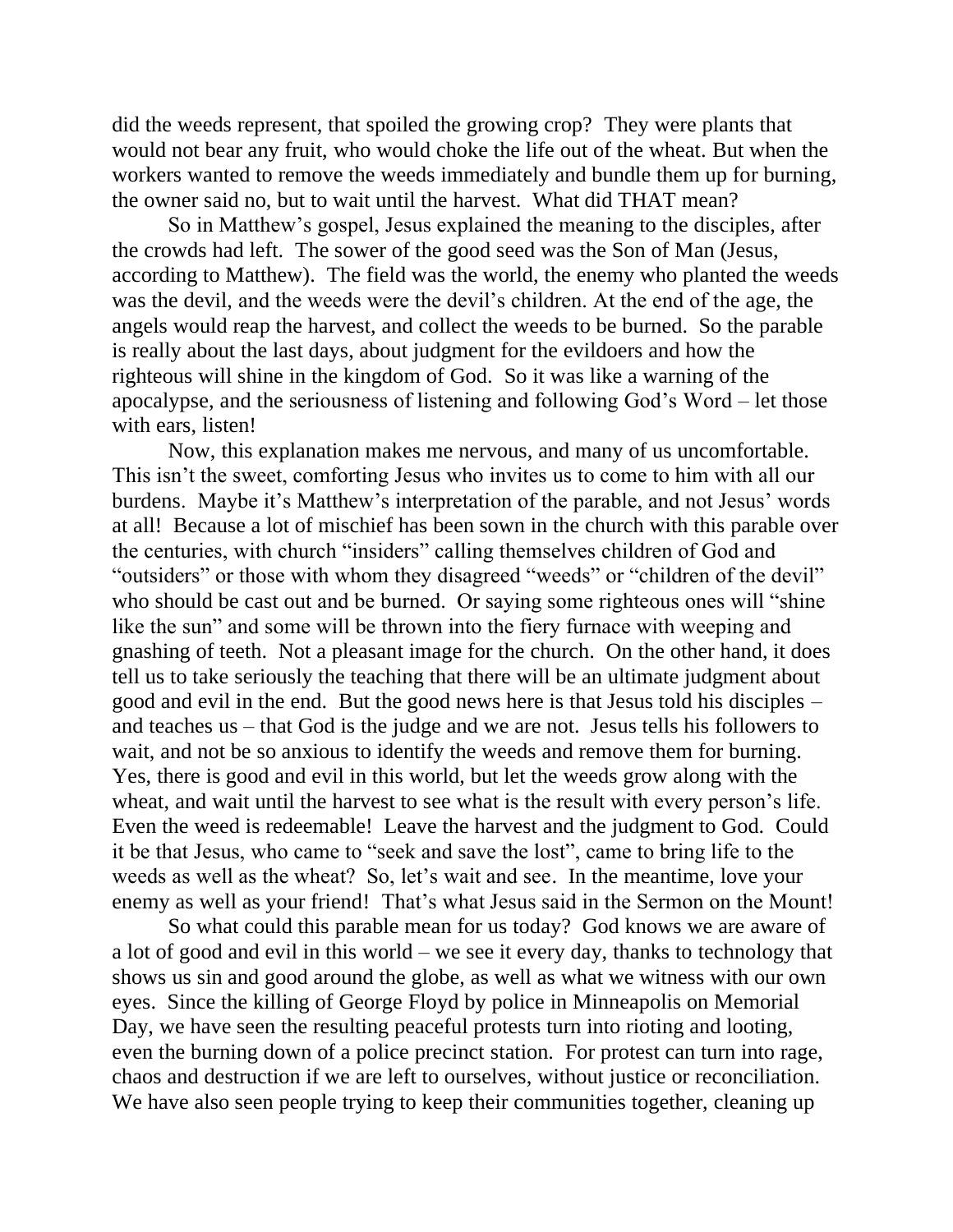the mess, feeding each other, and seeking to rebuild with a new kind of community policing that cares for and protects everyone, in the midst of a global pandemic which keeps us separated. We have seen a lot of burning and rioting, protests against police brutality and systemic racism in all our institutions (including the church), and we have seen people call one another out for being "racists" or "socialists", "faithful followers of Jesus" or "fascist fear-mongers" causing trouble – are these the "wheat or the weeds" controversies of today? We see the divisions and strife every day, and now we see evidence of federal agents in camouflage taking protesters off the streets of Portland, acting like imperial storm troopers trying to identify and remove the "weeds" infiltrating peaceful protests – causing even more stress by doing so. We also see many thousands who are dying from COVID-19 in America, and the millions being infected, because of the lack of national leadership against this pandemic, and how our leaders are making the divisions worse – even over wearing masks! We are all getting so tired of the daily divisions and the anxiety – we can hardly wait for this election year to be over - but wonder if we will survive it!

Honestly, I didn't know where to go with this sermon until we heard of the deaths last night of Representative John Lewis and Reverend C.T. Vivian, two bright lights for Civil Rights since the darkest days of violent racial segregation in this country. Most of us know John Lewis's story well; C.T. Vivian was a pastor who organized bus boycotts and Freedom Riders busrides through the South, seeking voting rights and an end to Jim Crow segregation. I met him in the mid-1990s when he came to preach at the St. Paul Cathedral for a Martin Luther King worship service, soon after I came to Redeemer. Their life-long witness for justice and human rights for everyone gave me some insight into how to apply today's parables from scripture to our lives today! For these are two African American men who were born in the time of Jim Crow laws that sought to dehumanize them, who found hope and guidance from the scriptures – from prophets like Isaiah to the teachings of Jesus. To them the gospel shines God's light of truth on every situation, on every leader and institution, bringing the hope of God's justice, judgment and reconciliation to every human being. They, and other leaders like them, saw the work of seeking justice for all in an America that has so long been segregated and unjust for too many, as being lifetime work to be passed on to new generations. Like the battle against sin and death, the work of justice for all and the promise of abundant life for every human being is constant. The struggle between good and evil within and among human beings goes on daily, like that between the weeds and the wheat!

It would be easy to fall into despair because you and I cannot just "fix this" systemic problem of racism, or that of poverty, or inequality across race or gender. It's not like pulling weeds out of a garden! For it's really a problem of sin within